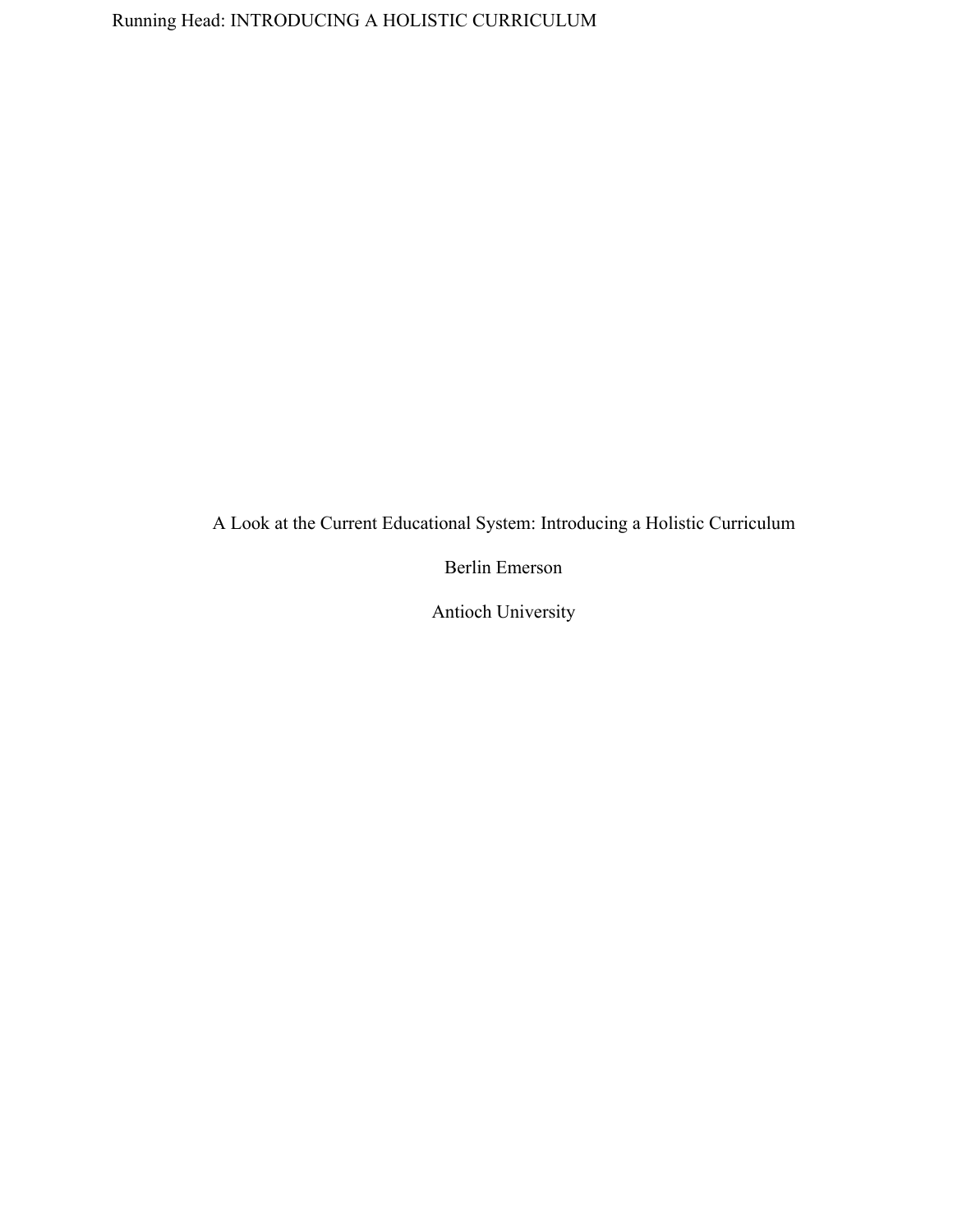Imagine sitting in a kindergarten classroom. There is no art on the walls. There is no music, no dancing, no signs of life, except for the 25 children sitting quietly. The teacher seems to endlessly lecture about the same "sight words" and "math sentences" they hear about EVERY. SINGLE. DAY. A kid sitting at his desk, thumbing the corner of his chair, looks over at his 5 year old seat partner. They look at each other, knowing this is only the beginning of another long, boring day. He wants to move. He can feel it in his bones. He cannot sit still. He wants to burst outside and play "Cops and Robbers" with his friends. But then, the teacher notices him staring out the window and now he is in trouble. Again.

Unfortunately, this is a common day in the public schools of today. Teachers no longer incorporate activities that actually speak to children. Instead, they constantly drill their students on topics that are not yet pertinent or interesting to the kids. Both teachers and students alike are in a war with standardized tests. It appears as though we have become a nation obsessed with assessment. Everything students do now must be boiled down to numbers, codes, and statistics that are supposed to indicate where they have come from, what they can do, and where they are headed. This is the evolution of quantitative data. But can a scantron tell a complete story? The standardization of public schooling has left children with a partial education and a holistic style curriculum must be implemented.

Before the 19th century, there was no real public education. Our public school system came about as a response to industrialization, as there was a great need for somewhat educated people in the workforce. Since then, there has not been a radical transformation of the educational hierarchy. Around the world, subjects with the most emphasis remain math and languages, then humanities, and then last is art. "Our education system has mined our minds in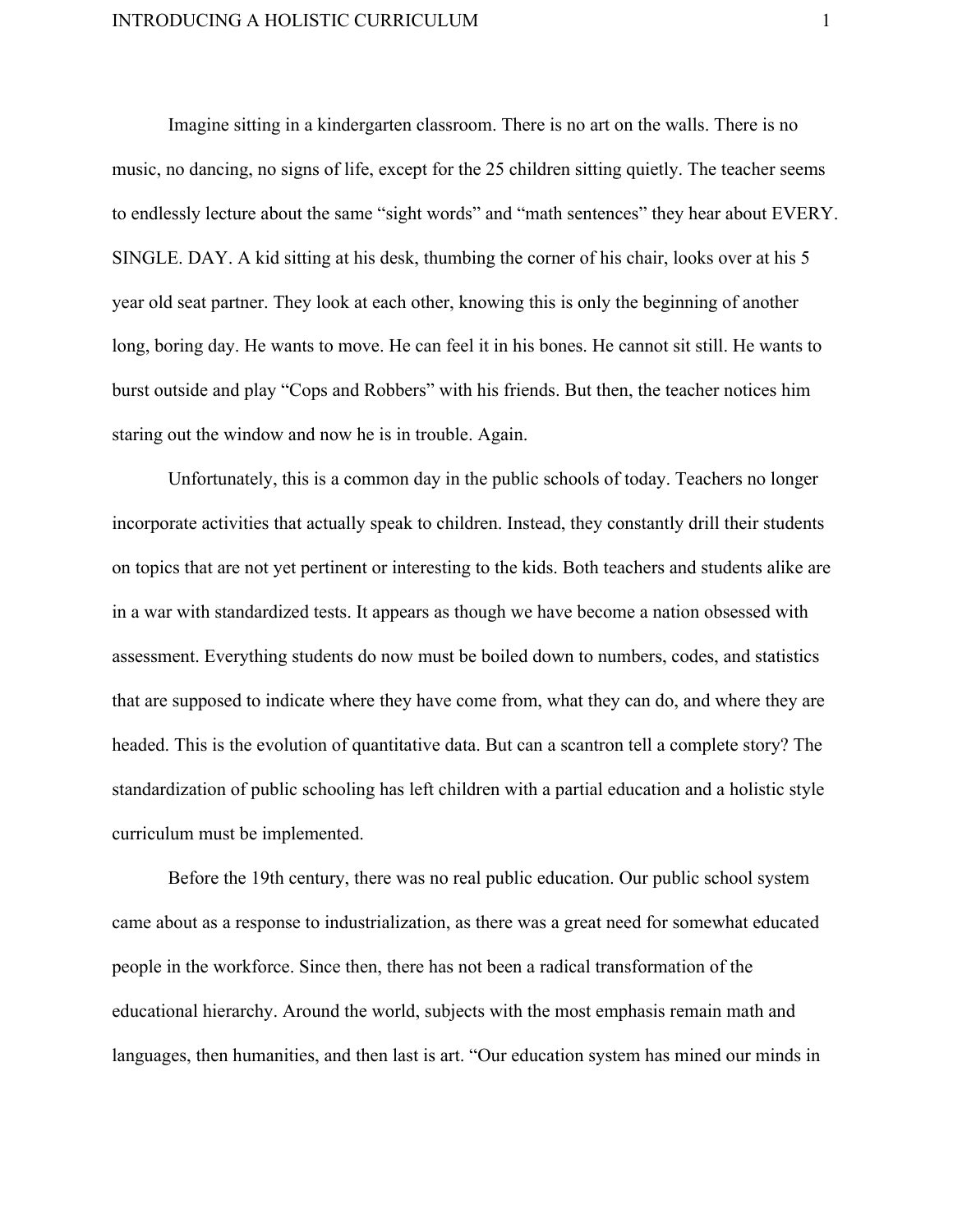the way that we strip-mine the earth: for a particular commodity," (Robinson, 2006) leaving very little time, if any, for activities that actually engage children.

On January 8, 2002 President George W. Bush signed the No Child Left Behind Act (NCLB) which, for the first time, made federal funding for primary and secondary schools reliant on results derived from standardized tests (Duckworth, Quinn, Tsukayama, 2011, p. 439). The initial intention of the legislation was to be able to compare students from different classrooms, schools, cities, and countries. A reward program was set up to financially benefit schools that could raise their scores, while schools not able to do so within two years were considered "failing" schools. This stigma not only affected the morale of staff, children, and surrounding neighborhoods, but the teachers began to feel stripped of their teaching capabilities. Our obsession with quantity over quality has officially left children behind.

We have become a "...culture of compliance. Our children and teachers are encouraged to follow routine algorithms rather than to excite that power of imagination and curiosity," (Robinson, 2013). Ideally, we should educate children how to create and conceive innovative solutions. Instead, we teach children how to be obedient and pass tests (Laplante, 2014). We are simply producing more worker bees to maintain the current structure of our economic society. Society cannot flourish on maintenance alone, though. A productive society needs growth and good leaders, not just followers.

Standardized testing has taken the traditional curriculum and, "narrows it, deflects it, trivializes it, and causes it to stagnate," (Shepard, 1992, p.2). A standardized curriculum for standardized tests produces standardized children. To assume that each child is the same and is able to tolerate the same lesson plan is not only ignorant but cruel. When the NCLB era began,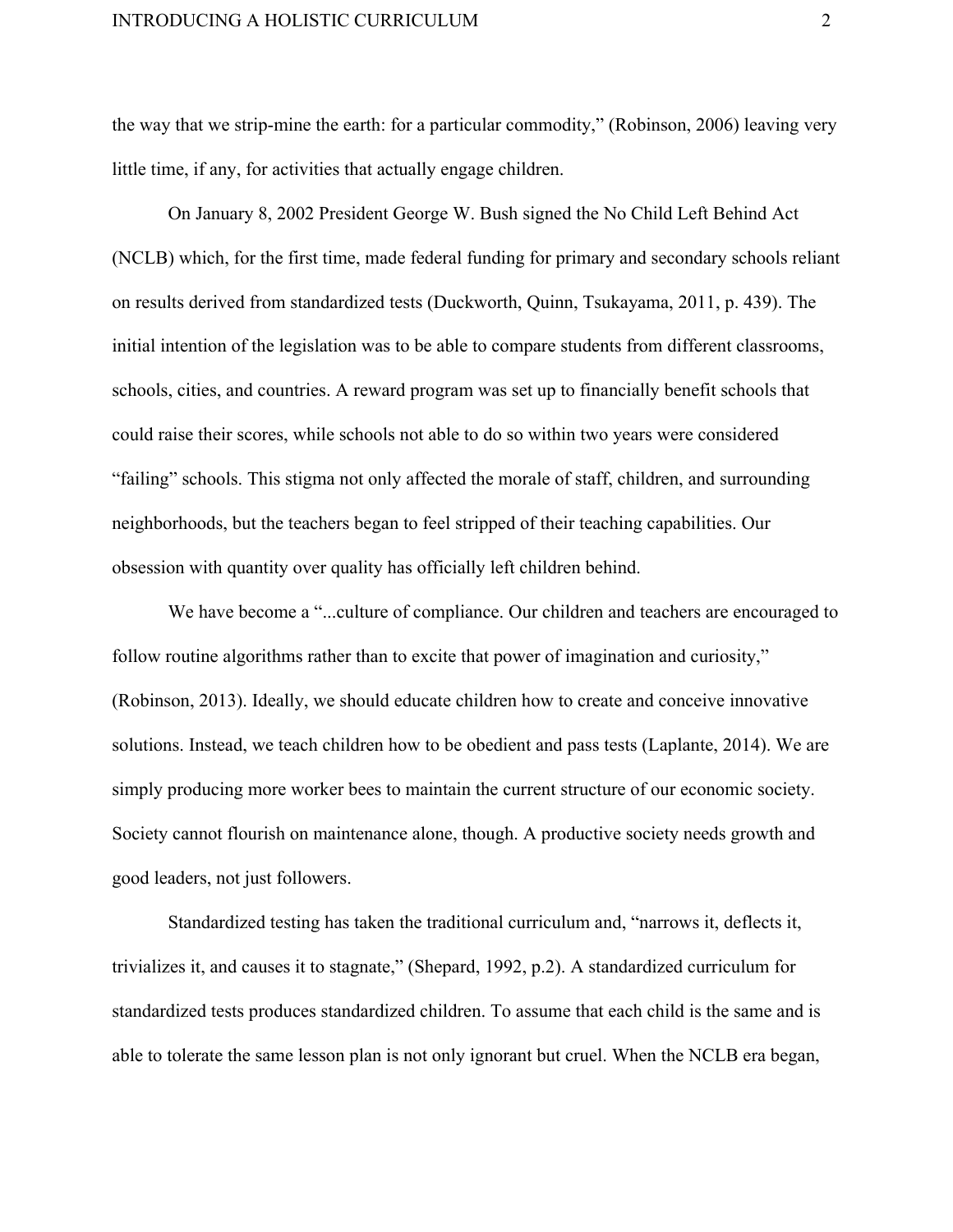the plan eliminated teacher-designed lesson plans. A 15 year elementary school teacher was interviewed and said, "The curriculum was purchased by the district and (teachers) were told to teach it exactly as it was presented," (A. Garcia, personal communication, February 15, 2016). The teachers were forced to read their prompts verbatim and every class had the same mandated lesson at the same time, "regardless of students' needs or differences in classrooms," (A. Garcia, personal communication, February 15, 2016). Teachers lost the right to create a curriculum that is fitting for each class. Instead, they find themselves, "teaching the test," solely to ensure the children will succeed on their standardized tests. What is commonly known as "teaching the test" means teachers will only teach the material that will be represented on the standardized tests. The fight to hold teachers accountable for students' scores on tests is known as "high-stakes testing" and adds additional pressure.

Originally, testing was done by teachers periodically throughout the school year assessing what each student needed and how to improve each individual classroom. The current high-stakes tests are done at the end of the school year, therefore eliminating the possibility that scores could be used to help alter the curriculum (M. Levine & A. Levine, 2013, p. 17). Test results are then given to the teacher as number scores and offer no distinctive information as to what the children need (M. Levine & A. Levine, 2013, p. 17). As classrooms continue to lose their independent feel, they are set up almost like a factory now where "students are the raw materials processed by teachers; teachers are the line factory workers in need of close supervision; test scores are the product," (M. Levine & A. Levine, 2013, p. 17). The standardized model leaves room only for written or multiple choice questions with no emphasis on practical work to demonstrate actual comprehension. Most teachers are very uncomfortable with the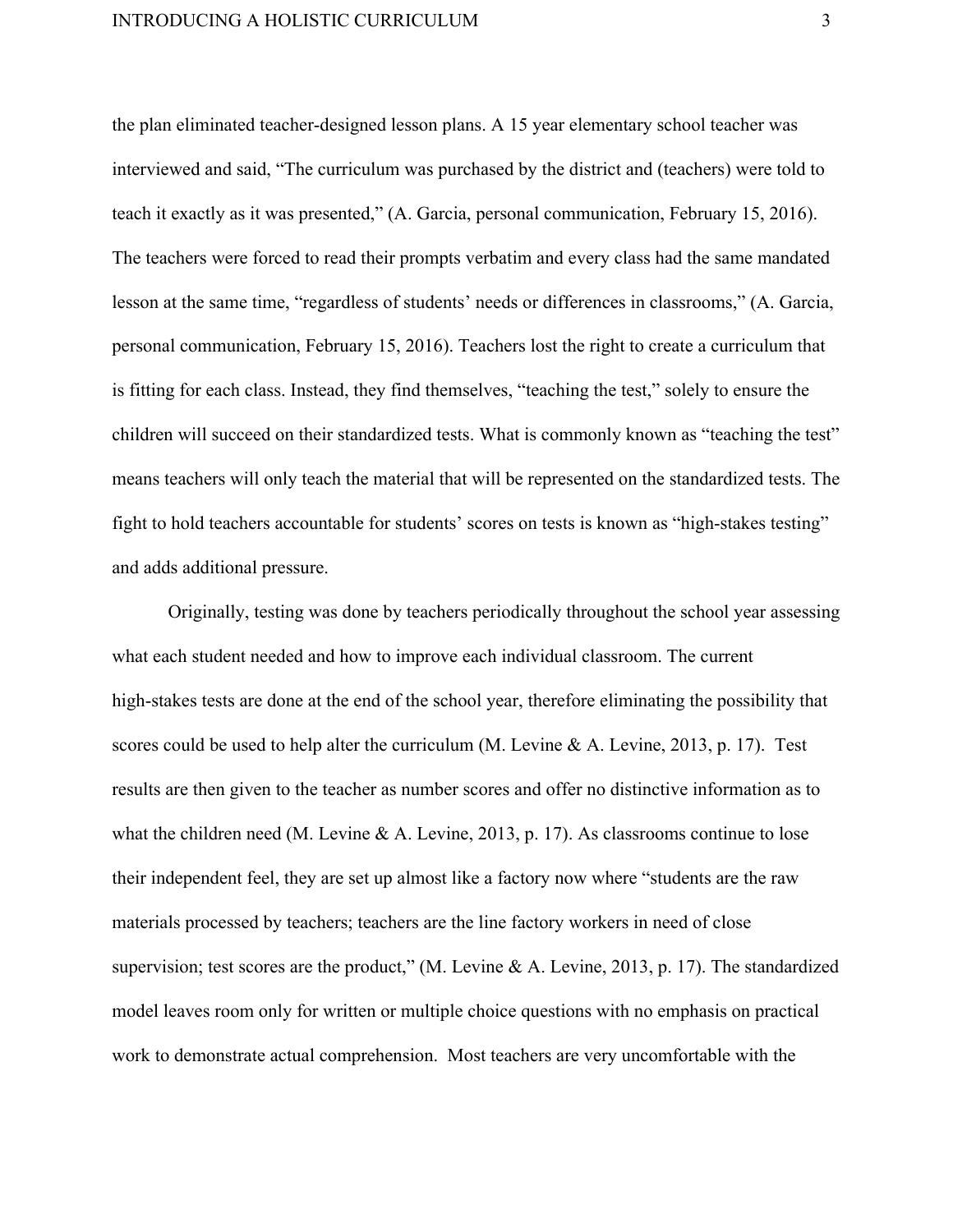teaching methods they are being forced to incorporate because it goes against how they believe children should be taught (Shepard, 1992, p. 6). Teachers no longer need to have any understanding of child development or pedagogy as they are only able to teach government mandated curricula, creating a "teacher-poof" (Shepard, 1992, p.7) environment.

The educational system in place is an objective one in that one style of curriculum is forced upon all students, no matter their background, strengths of weaknesses. Tests reinforce this mentality by comparing scores to other students' across the country. Intelligence is diverse as every person learns in a variety of ways and at different paces and yet there is only one style of teaching (Robinson, 2006) . To assume that a purely academic lesson plan will work for every single child is refusing to view the whole picture.

The tests give almost no feedback for the children. The students may find out their score after they have completed the test but with very minimal explanation. The input of the child is invaluable as well. A student needs to be able to reflect on his journey to see how far he has come and what improvements he needs to make. This concept is an integral part of growing up. Children need to be able to assess themselves, make individual decisions, and deal with the consequences. Making children responsible for their own learning gives them the tools to think independently and strive on their own (Sato, 1993). Having the ability to discern what is needed to improve is a foundational step in critical thinking.

Not only do standardized test results leave out any feedback for improvement, there is also no way to know how well students can transfer what they have learned into the real world (Bachrach, Hu, Peter, Schmitt, 2008). The lessons learned are simply memorized and spit back onto a test, not necessarily taken into children's daily lives. As it is, children are not able to make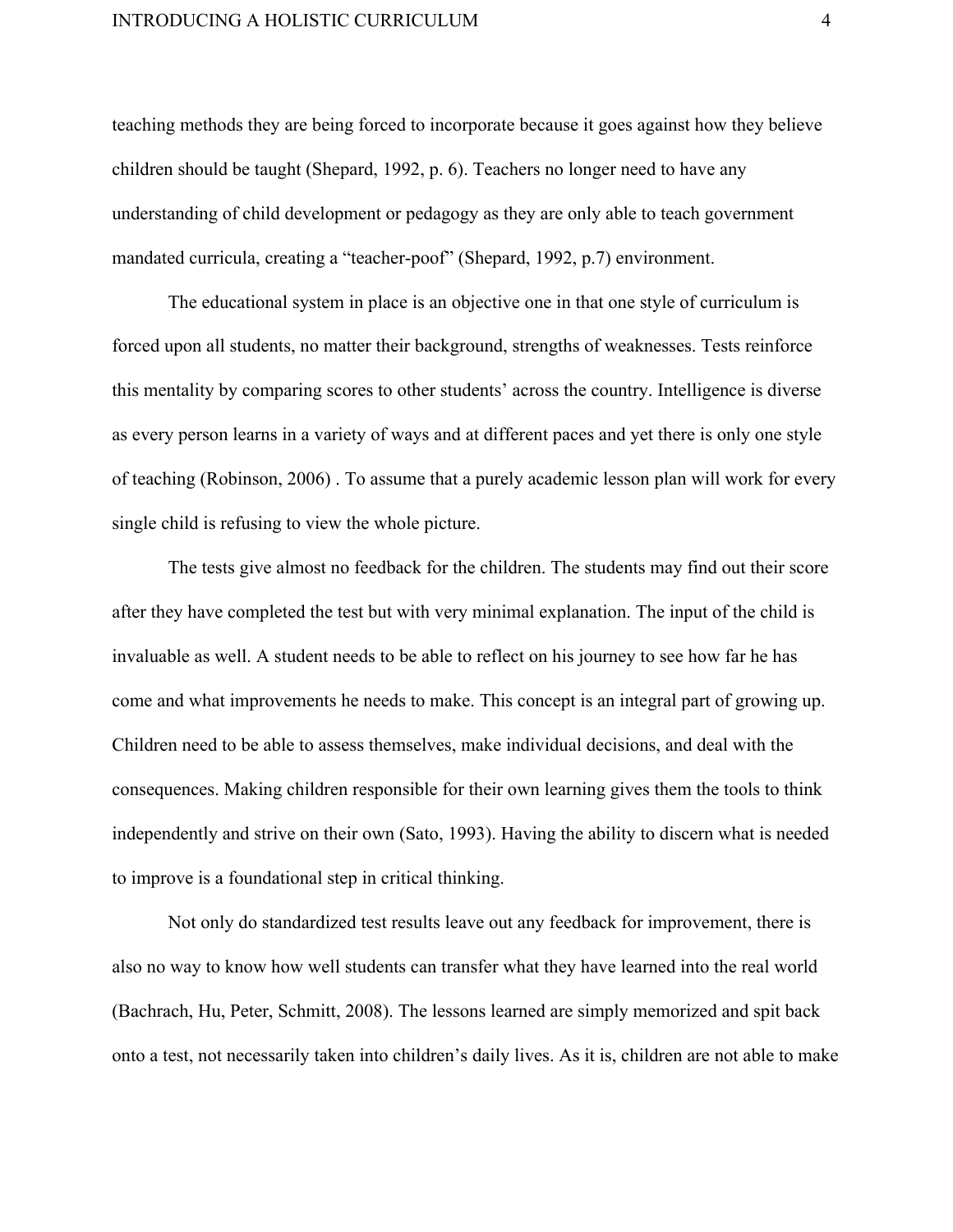cognitive connections between what they learn in class and the world around them, giving the current lessons very little life value. Identifying spelling errors and solving math equations has no purpose without being able to connect them to the students' lives.

Children are especially sensitive to rushing through formative years of learning. The current curriculum asks young children in kindergarten to have prematurely developed cognitive function before they are ready to do so. Our education system is expecting kids to learn, understand, and remember what was taught in class well enough to be able to duplicate it on a test down the line. Very young children are still developing out of a "dreamy state of consciousness," (Rees & Waite, 2014) part of the time, which is not designed to be able to respond to high-stakes testing. Forcing cognitive awareness at such a young age is, "counterproductive to long-term intellectual development," (Rees  $& Waite, 2014$ ) and considered detrimental to the entire learning experience.

Some rough numbers about the cost of standardized testing emphasizes the need for reform. Over a nine year period after NCLB was instituted, test scores raised a shockingly low amount. For instance, based on a 500 point scale, eighth grade reading went from 261 in 2003 to 264 in 2011, a mere three point increase. Eighth grade math only increased seven points, from 276 to 283. For the three and four point increase over nine years, we spent \$25.2 billion, "making the cost per increment nationally in eighth-grade math...about \$3.6 billion," (M. Levine & A. Levine, 2013, p. 21). There are parts of the country where almost 60 percent of high school students will drop out before graduation (Robinson, 2013). If we could cut that number in half, it is estimated that it would generate nearly one trillion dollars for the U.S. economy. If we stopped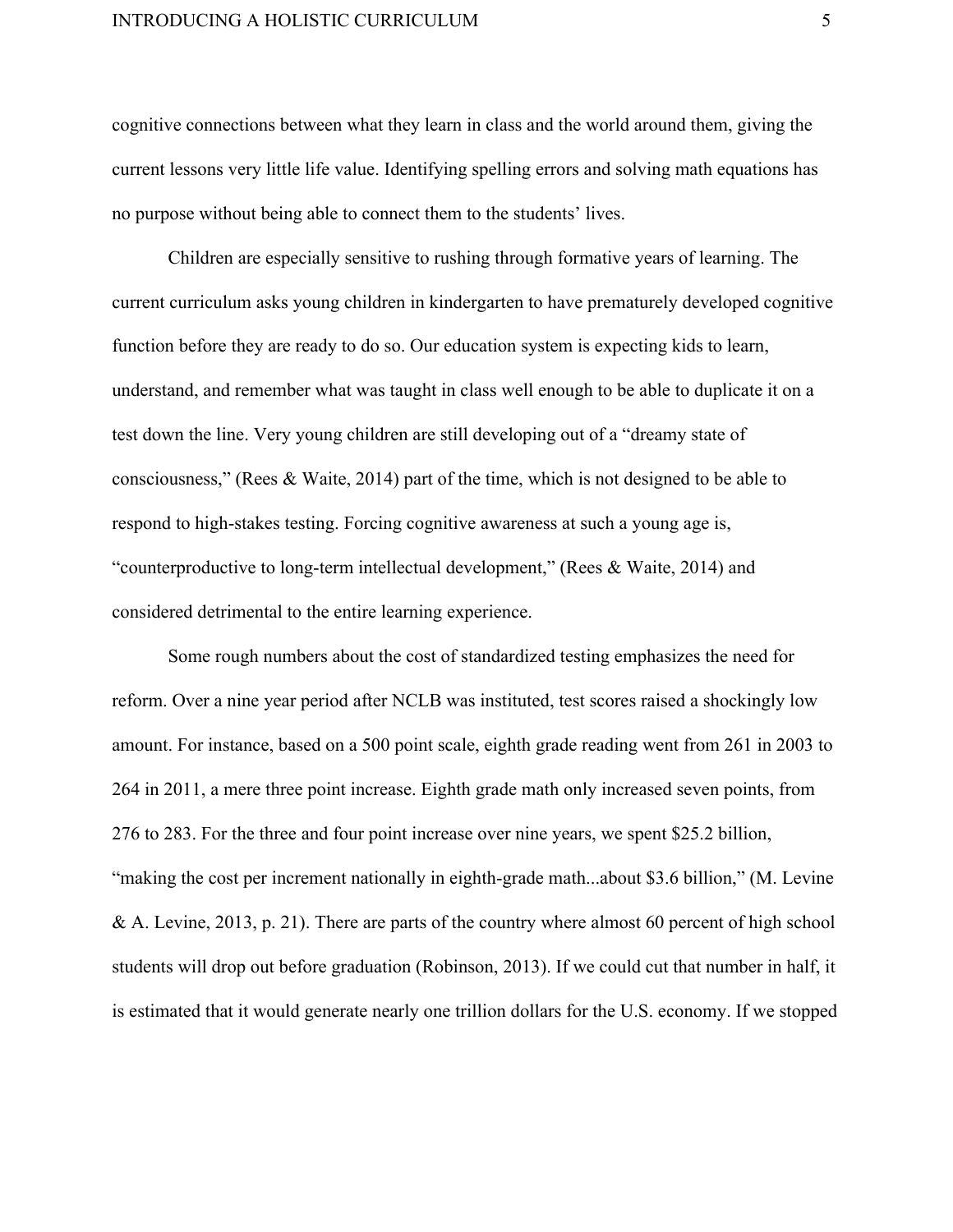throwing away so much money trying to raise test scores and focused on making school more student friendly, we would actually be investing money.

Though the national test scores rose, it was at the expense of lessons involving critical thinking and creativity (Shepard, 1992, p.1). The rise in test scores was most likely due to the trend of teachers who are "teaching to the test" rather than focusing on individual curriculum. Teachers now spend most of their time preparing the children for high-stakes tests, often at the detriment of other subjects like history, P.E., science, art, and music. Even recess time is being reduced or eliminated completely so kids can spend more time obsessing over testing material (Shepard, 1992). Teachers are given the tests ahead of time so they know exactly what to teach. The fact that children are doing a little bit better on standardized tests is more indicative of being exposed to the same material again and again, rather than demonstrating a deeper understanding of the material. Results show, "students know dramatically less reading and math content when given an independent assessment than they appear to know on their routinely administered standardized tests," (Shepard, 1992, p. 3). Though the scores are technically higher, they are skewed because the children had been exposed on a daily basis to the kinds of questions presented on standardized tests, not because they are now suddenly able to comprehend the material.

An example of how "teaching the test" leaves out cognitive learning is: kindergarten children will learn a set of 10 words and need to be able to spell each word and recognize any spelling errors. They do not need to know what the words actually mean or how they relate to them. Word recognition and word knowledge are two completely different skills. A deep-seated understanding of a concept will give the child a cognitive understanding of language rather than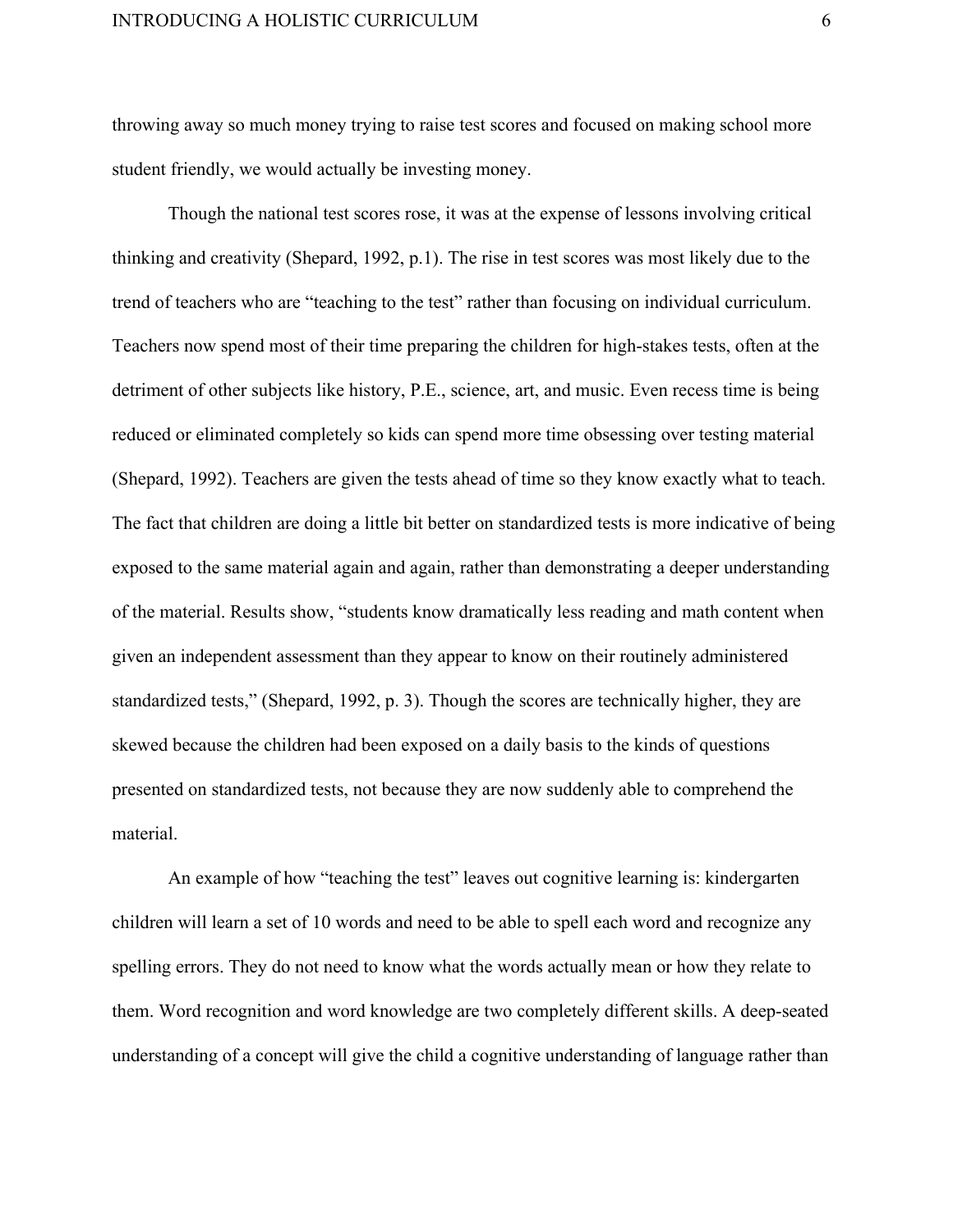simply being able to recognize the correct answer in a multiple choice question. Learning skills that are isolated or out of context leads children to have trouble dealing with real world problems (Shepard, 1992, p.5). Unfortunately, the world is not divided up into multiple choice answers.

Because the pressure to ensure students pass their tests is so great, low scoring children are often left to continue even more tedious and repetitive lessons to force memorization. Children with low reading scores often think the goal of reading is fluency and having the ability to detect errors. The children with high reading scores were the only students to mention a goal of actual comprehension (Shepard, 1992, p. 5). Recurring low test scores often leads to children being retained a grade or taking kindergarten twice. Holding a child back a grade lowers self-esteem, lowers grades further, and increases the chance of dropout (Shepard, 1992, p. 6).

At the end of its first ten years, we can see how detrimental the assessment process really is. High-stakes tests are putting teachers' careers at risk, unnecessarily ranking schools, and funding them based on scores. Encouraging teachers to "teach the test," deprives children of a full education and fills low scoring kids with anxiety and low self-esteem which may turn them off of the school setting forever (Black & Broadfoot, 2010, p.11). To put it simply, "NCLB took away the joy of being a teacher and it also took away the joy of learning from students," (A. Garcia, personal communication, February 15, 2016).

Leaving teachers' careers uncertain and threatening their jobs based on standardized tests that vaguely gauge how much a child is able to memorize rather than comprehend, is nonsensical and robs children of a true educational experience. Teachers make up half of the education equation, and they need to be able to use their knowledge, creativity, and experience to be able to create lesson plans that are unique to their classrooms. "There is no system in the world or any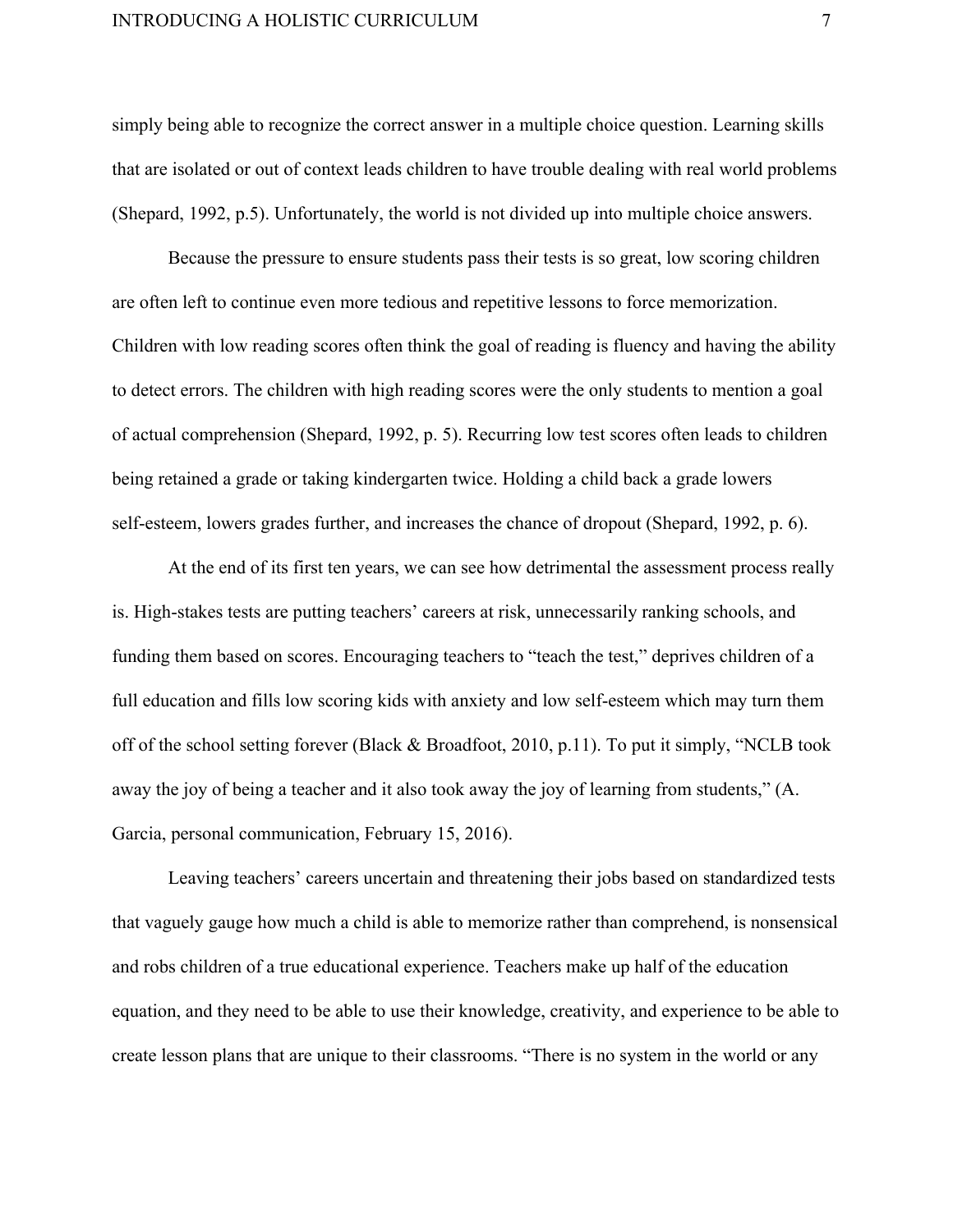school in the country that is better than its teacher," (Robinson, 2013). Unfortunately, some teachers reached a point in their careers when they chose to alter the student's results after the testing was finished because they were terrified of losing their jobs (A.Garcia, personal communication, February 15, 2016).

And yet, in this 'era of assessment' there is hope. We need an education reform that will introduce a more holistic style curriculum into the school system which integrates more than just reading, writing, and arithmetic (3 R's). Finding the balance of teaching art, music, socializing, etc while still incorporating reading, writing, and math can be tricky but in time, they compliment each other in a well-balanced symphony that is a complete education.

In 1921, Steiner Waldorf created the first Waldorf school in Germany which would alter the way education is perceived. The Waldorf education system embraces age appropriate lesson plans that revolve around children being *children*. This education style accounts for, "the natural rhythms of body movement, language, and social interaction," (Henry et al., 1996, p. 119). Rather than forcing kids to engage in a curriculum that is solely designed to ensure they pass tests, the Waldorf teaching method recognizes the importance of art, socializing, and being imaginative and creative. Our nation has forced premature literacy learning and suppressed the human and essential need to maintain our imaginations.

The idea behind this different way of thinking is an, "unhurried force," (House, 2013) that lets children learn when they are naturally ready to learn. Reading, writing, and math are all integrated seamlessly while the main curriculum focuses on creativity, critical thinking, communication, and collaboration (4 C's). When building a strong foundation in any aspect of life, each building block needs to be laid with care, time, and patience. The same idea applies to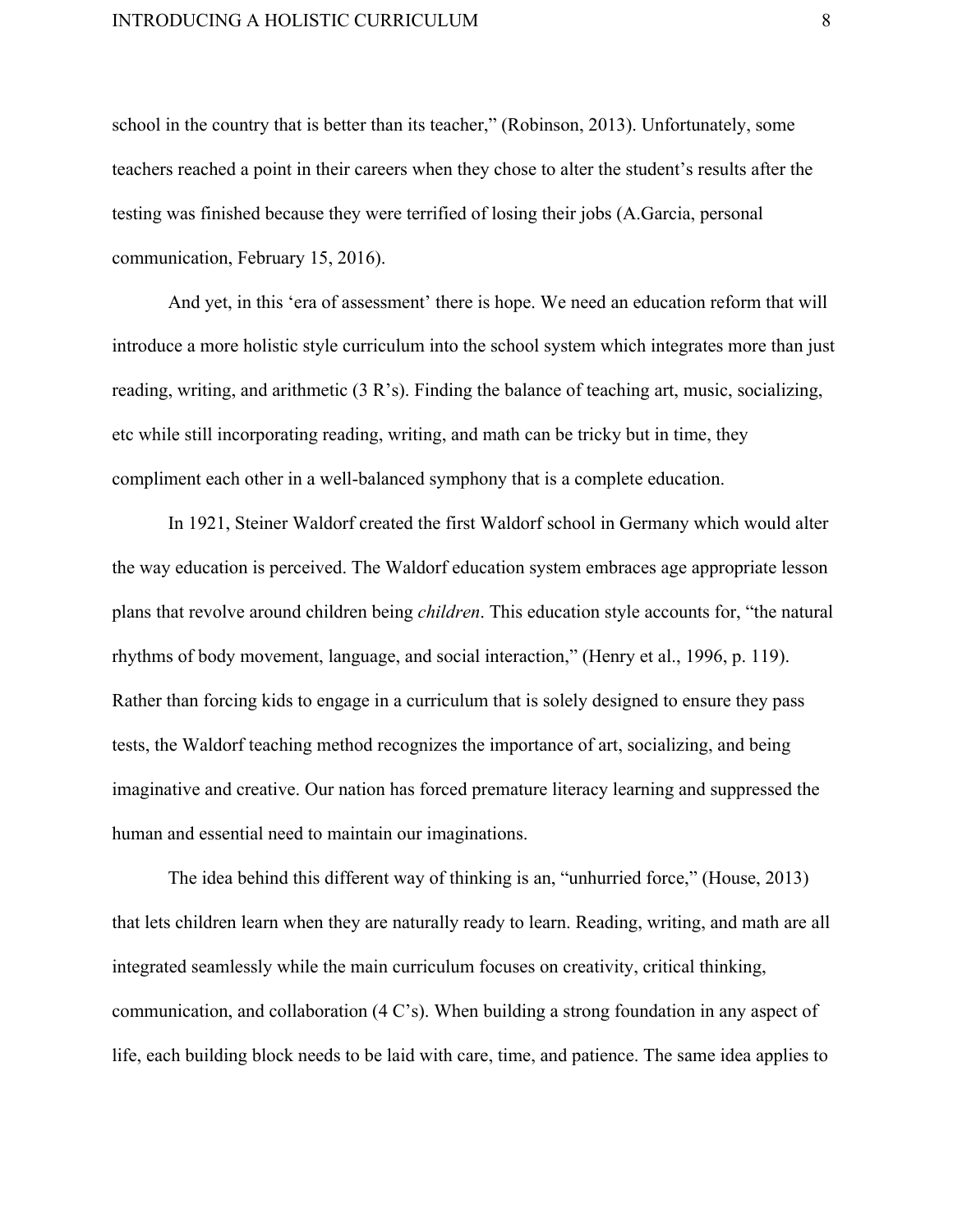a child's education and each step they take towards growing older. Children will transition from purely sensory learning at a very young age to, "the free use of mental activities," (House, 2013) at their own pace, on their own time. Waldorf believes the idea, 'the earlier the better' is setting children up for failure. Children cannot rush through the highly sensitive and crucial time period that defines young childhood.

Creativity can only happen when the creator is not afraid of the outcome. Unconscious and fearless innovation comes naturally for a child, but teachers suppress it because our system stigmatizes any mistakes by punishing teachers and schools for low test scores. "We are educating people out of their creative capacities," (Robinson, 2006). Developing creative skills is crucial because we create our own lives, and keep recreating them as we grow.

One of the ways Waldorf embraces childhood is by integrating the arts into the curriculum. An example of how the Waldorf classroom may integrate art into the lesson plan is when a teacher tells a story to the classroom, the teacher will recall the story from memory rather than reading from a book. When children have no pictures for reference, they immediately start to imagine what the story may look like in their minds. After the story is over, the teacher asks the students to draw or paint their favorite scene from the story. This enables the students to be creative while also practicing their retention skills. Retention skills can of course be utilized in learning the  $3 R's$  as well. By practicing creativity and retention in a non-threatening age-appropriate environment, the kids are more likely to associate those lessons with positive emotions, furthering the opportunity of continued learning (Chauncey, 2006).

In the Waldorf setting, a large amount of time is spent reflecting on the lesson and its outcomes. Not only are the teachers reflecting on their lesson plan decisions, but the children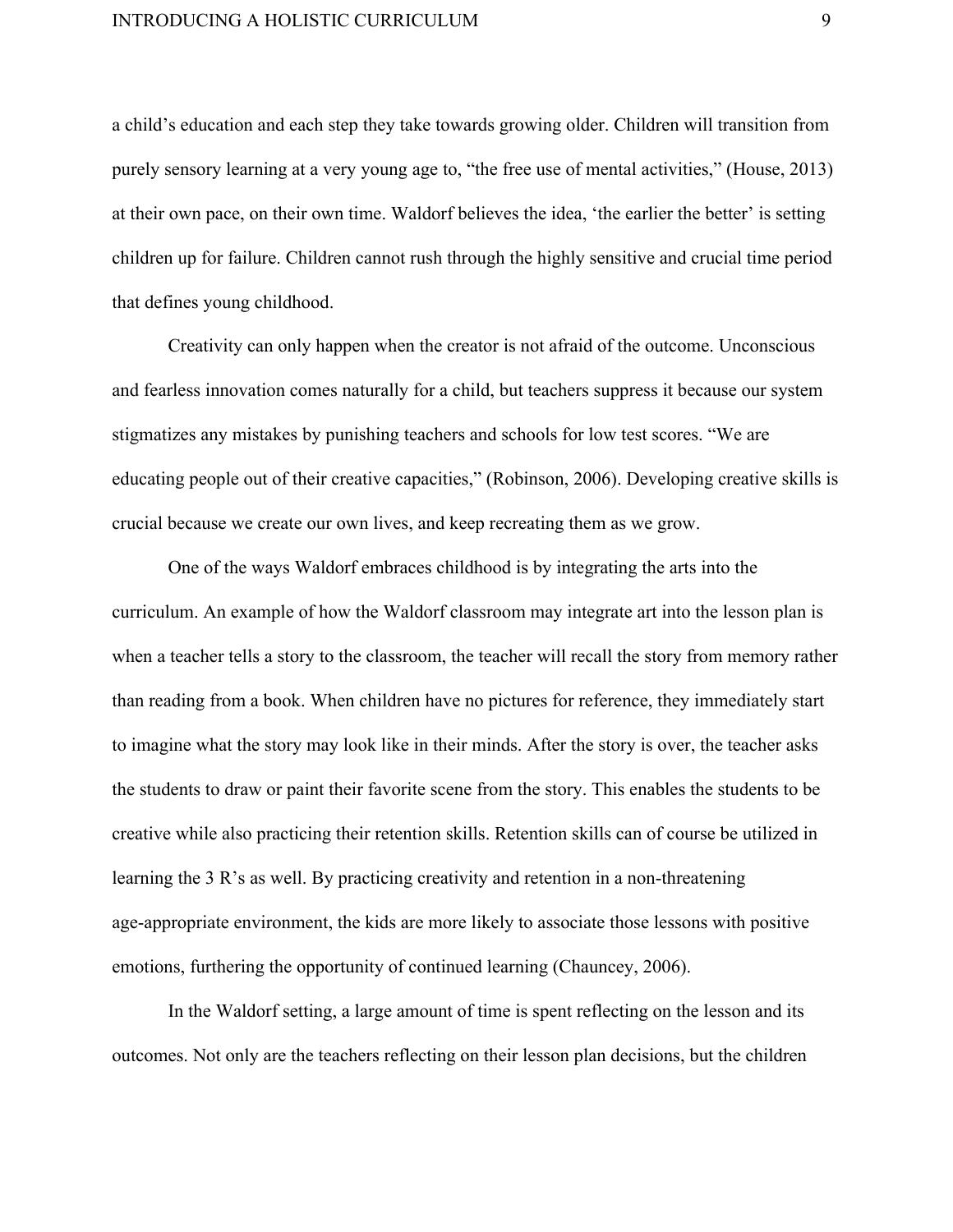also consider their experiences with the lesson. Kids are encouraged to consider what the lesson means to them. The lesson plans are structured in a way that initiates curiosity and interest amongst the students. For example, in a standard public school setting, a science teacher lectures while students take notes before possibly conducting an experiment to showcase the chemical reactions explained in the lecture. In a Waldorf classroom, the teacher would begin with the experiment to peak the students' interests. In this setting, the science experiment is meant to evoke a sensorial reaction before conceptual understanding, giving the students a chance to reflect and consider a possible explanation (Chauncey, 2006, p.41). By initially learning through their *senses* rather than having the facts spewed at them, students are more engaged and curious about the lesson. They are more likely to show interest and retain the information. As one of Waldorf's strongest components, "...ideas are introduced only after they have been presented through stories, pictures, and rhythmic movement," (Henry et al., 1996, p. 121). By introducing concepts in this way, children are able to soak the lesson in on a visceral level before an academic level, understanding concepts through their bodies before their brains.

Another key aspect of the Waldorf system is developing community through collaboration. Considering what the true value of a good education is, sending children to school means so much more than just making sure they learn math and reading. The reason why a good education is so important is because the students will soon grow up and become a part of our society. One day the children that are enduring an uninspired and deeply flawed education system taught by teachers who are too afraid to go against the grain, will grow up and be our fellow community members. We, as their current leaders and teachers, need to make sure they can be effective members of a community. We need to show them what it means to care about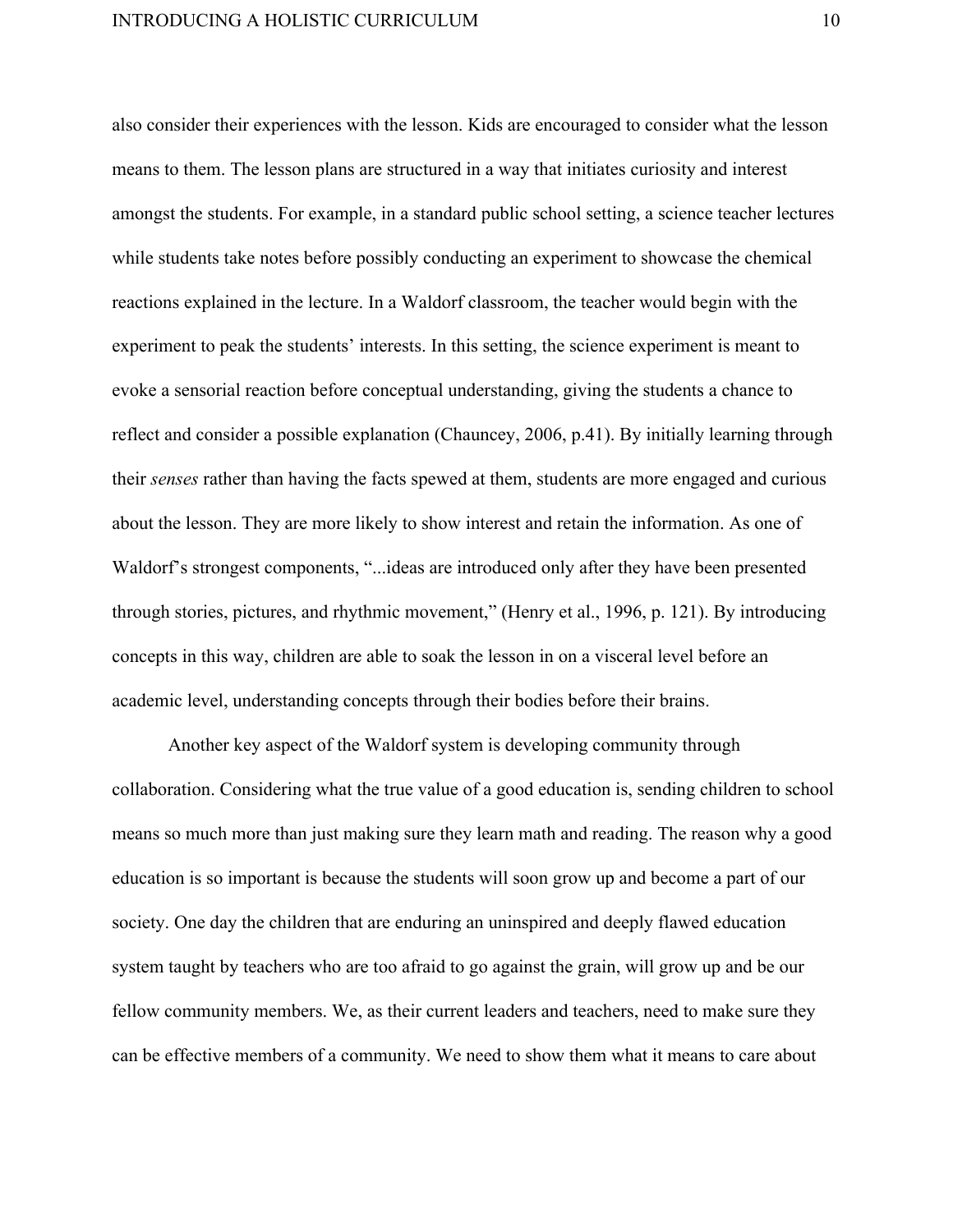other people, how to empathize, and how to make decisions based on their fellow man. Reading, writing. and math will not teach them how to care about other people. Waldorf schools all have the same, "fundamental goal of inspiring in children a sense of ethics and a sense of themselves as part of a social organism," (Chauncey, 2003, p.43). There are too many powerful leaders now who are terrifyingly lacking this empathetic component.

In Japan, their public school system is based on similar principles. Japanese public schools are notoriously effective in achieving high scores and they consistently score above average on international assessments (House, 2007, p. 476). Japanese students are also reported to be highly attentive in class and actively listen to their teacher (House, 2007, p. 478). But academic emphasis is not only on reading, writing, and math. Japan has a holistic view on how the curriculum should be shaped. They believe, "rather than knowledge transmission, the ultimate goal of schooling is to develop ningen (human beings)...[which means] one must develop one's kokoro (heart, center of physical, mental, social, and emotional being)..." (Sato, 1993, p.122).

Japanese schools deeply believe setting children up to succeed for the betterment of the group, rather than for individual gain. One of their most frequent sayings is, "Kokoro o hitotsu," which means "make our hearts one" (Sato, 1993, p.130). By embracing art, music, social, and moral skills, they are developing well-rounded beings with diverse perspectives on the world around them. The main goal of the Japanese schooling system is forming a sense of connectedness through community. This is conducted in many ways, including ceremonies throughout the school year. The ceremonies are the same across the entire country of Japan so every citizen has gone through at least some of the same experiences. The lesson plans are filled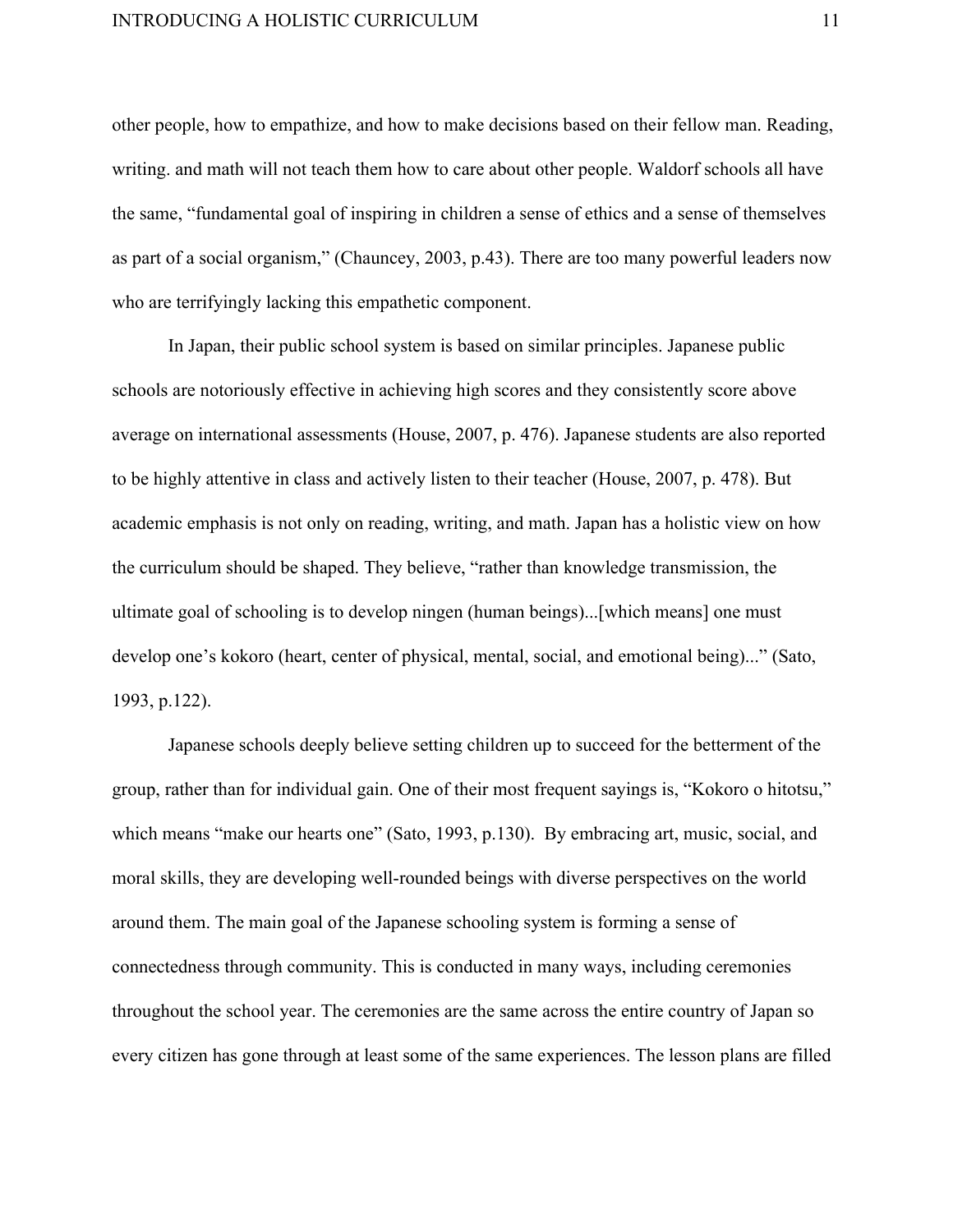with collaborative activities and the children often partake in school wide 'competitions' which include all the students and staff. The 'competitions' normally involve dancing, music and very minimal competing (Sato, 1993).

The students are also given much more responsibility. They are expected to clean their respective classrooms and hallways every day after class which gives them a sense of pride in their workspace. The responsibility is then spilled over to their academics. Because of their large classroom sizes, children begin to rely less on the teacher and more on each other. They are responsible for studying and helping each other with classwork. (Sato, 1993).

Lessons of community can and should be taught in early childhood. Waldorf shows its commitment to teaching children how to socialize in many different ways. One way, is every morning as the children file into the classroom, they shake hands with the teacher as the teacher asks how each student is feeling. This instantly makes the children feel heard and witnessed, a component that is often lacking in the classrooms today. Throughout the day, elements of socializing are also peppered in to different lesson plans.

Giving children the opportunity to work on projects together they actually care about forces them to engage with one another, and collaborate to create a successful outcome. For example, in the handwork crafts class where the students were working on an astronomy lesson, the main purpose was actually to promote collaboration (Chauncey, 2006, p. 42). Though making crafts in class might seem counter intuitive and definitely going against the grain of the current education system, there are extremely valuable lessons underlying the actions. In this scenario, the children are divided into groups. Each group reads a number of folktales pertaining to the cosmos, and they have to agree on which folktale to choose to recreate with hand-sewn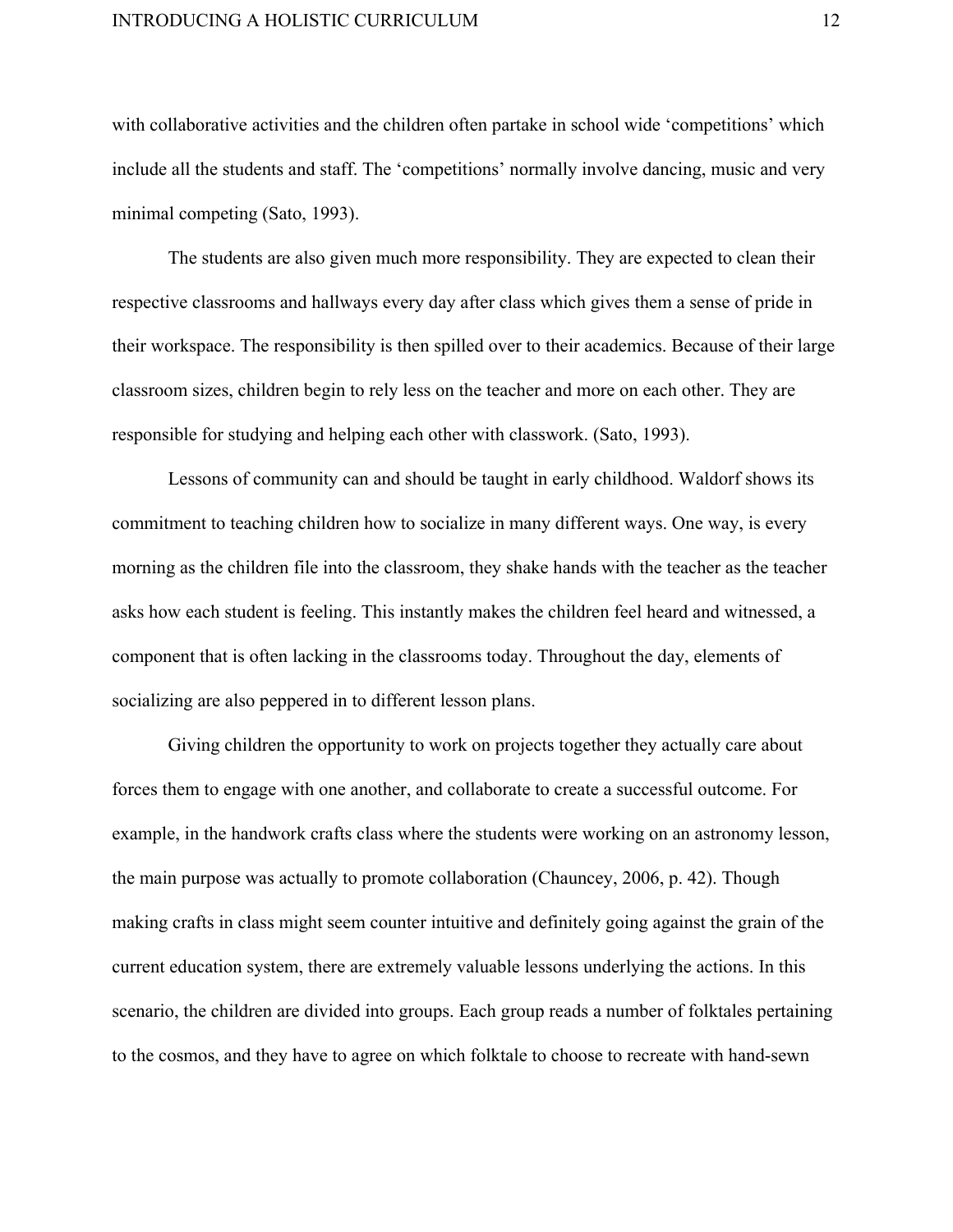puppets. Coming to a consensus about which story to choose proves extremely tricky for the children. They have to mentally transition from the position of knowing what they individually want to considering what the other group members might want. These practices have shown, "cooperative, small-group learning does in fact encourage students to help and support each other," (Chauncey, 2006, p. 43).

Teaching children how to live harmoniously gives our society hope for a better tomorrow. Our world is already filled with so much corruption, greed, and hate. If we foster a happy and healthy community, we have a chance at reversing the trend. Children are inherently social and will find a way, "to live harmoniously in a social group," (Rees & Waite, 2014) but they need to be able to develop empathy skills. Fostering imagination in young children strengthens their ability to empathize and to understand another perspective (Rees & Waite, 2014).

Empathy cannot be taught, but must be *felt* to be understood. By letting children partake in imaginative play, or role play, they naturally learn how to see the world through a different lens, even though their role play is completely imagined. For example, a game with two children pretending to be a queen and a jester might seem simple enough externally, but on a deeper level they are learning how to act in 'leader' and 'subordinate' roles. Role play games gives them a chance to 'practice' their understanding of the world around them. These situations when played out let the kids explore different ranges of emotions and scenarios. From experiencing emotion and imagination, children begin to form an appreciation for others and what they may be feeling, (Rees & Waite, 2014). These little lessons stick with children as they grow into their societal roles and start to play out similar scenarios in reality. Without developing empathy, the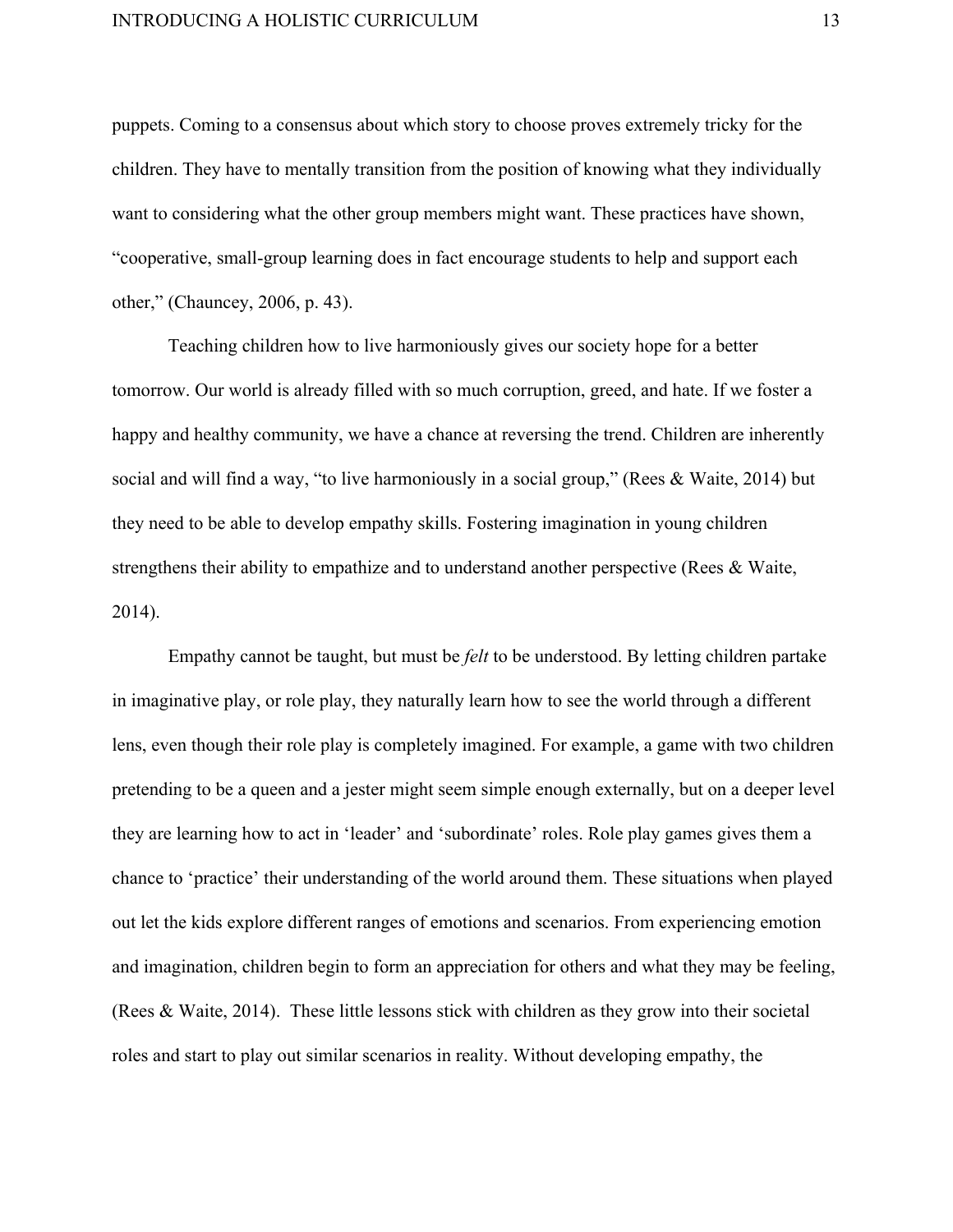children's ability to actually use their intelligence in a meaningful way is very limited (Rees & Waite, 2014).

The Waldorf style kindergarten embraces this idea and allows space for the children to engage in imaginative play whenever they want. The teachers feel very strongly about this and will not interrupt the children if they are in the middle of role playing. In this sense, Waldorf classes move away from the standard system because they want kids to be, "distanced from the concrete, rational, and analytic thinking of everyday life," (Rees & Waite, 2014).

The children are encouraged to talk it out when they have a fight or disagreement and they need to be able to discern what actually happened. If there is ever an instance when the situation escalates into arguing, the two children are asked to step aside and figure out what happened amongst themselves. Once they have come to an agreement they will come back to the teacher with an explanation (Henry et al., 1996, p. 132). They learn at a very young age to negotiate and compromise which cannot be learned by simply being reprimanded.

In this setting, teachers also encourage movement in their classroom that coincides with children's natural rhythms. For example, in the morning, children may rehearse poems or stories and with each new line, there is a corresponding movement to help tell the story. "Rhythmic activities… burn up excess energy and enable children to pay attention, focus, and concentrate for longer periods of time on intellectually demanding tasks," (Henry et al., 1996, p. 125). Movement and rhythms are interwoven into all academic lessons. Because the children are naturally happy exploring the world through movement, they are more engaged and will learn the academic lesson because it is attached to something they understand.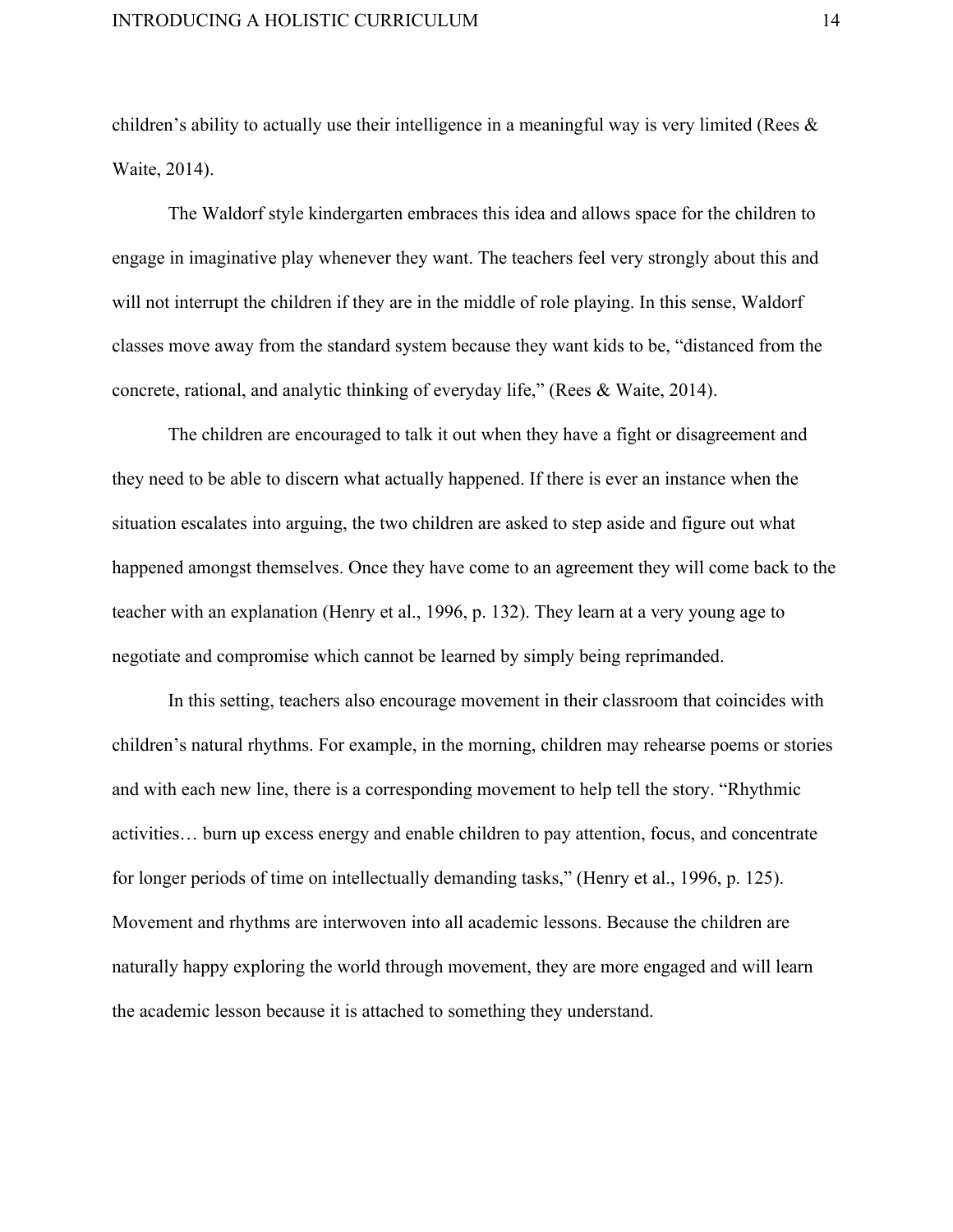So far, the Waldorf system has created tremendous academics results around the world. When holistic curriculum was introduced into an inner-city public school in Milwaukee in 1991, Waldorf schools were hoping to gives the kids a second chance at a good education. The project was called Urban Waldorf. What they found was, "after its first two years, the percentage of third-graders reading over grade level rose from  $25\%$  to  $41\%$ ," (Henry et al., 1996, p. 135) and after two more years, it rose to 63%. The rate of suspended children dropped to 0% and the attendance shot up to about 92% (Henry et al., 1996, p. 135). Teaching kids a wide range of topics that incorporate the 4 C's also strongly benefits their academic learning. Teaching through feeling and imagination are seen as imperative building blocks for intellectual gain (Rees & Waite, 2014).

Our education system is what defines our culture as a nation by teaching children what values and ideals are truly important. We are overdue for a radical educational revolution. It is time to honestly ask ourselves: Has true happiness ever stemmed from the perfect scantron? By placing value back on community ideals, we can come together as a society. We, as teachers and parents, cannot rush our children through the fundamental years of childhood. The early, formative years in primary school should be seen as a gestation period essential to development. Skipping over this period of time inevitably creates underdeveloped adults. Teachers need to learn how to speak the language called *Children* all over again so the kids will know how to actually listen. The biggest gift we can give back to our children is the gift of childhood. Let them play, let them imagine, let them create. Because they are learning.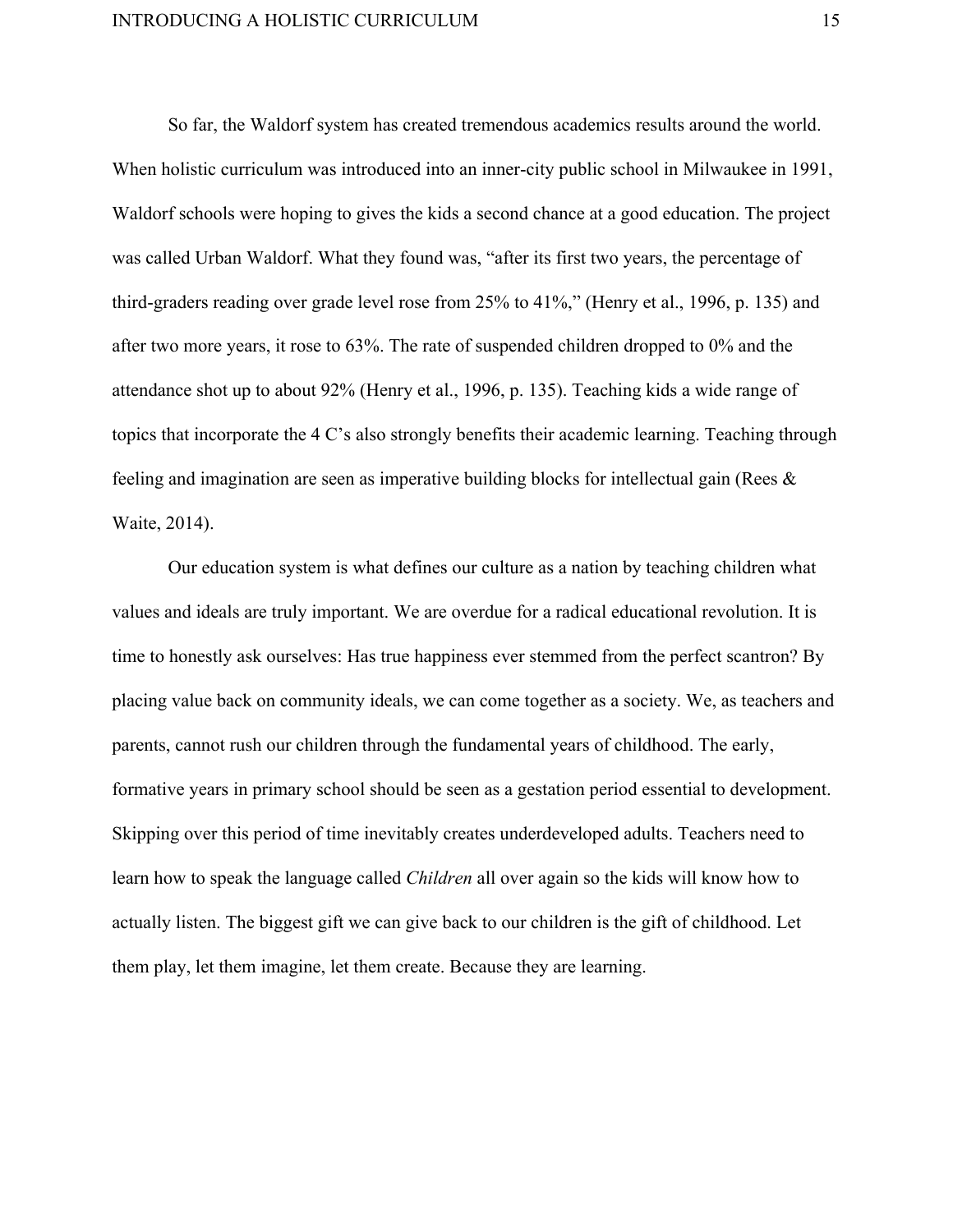### References

- Abdulkadiroğlu, A., Angrist, J. D., Dynarski, S. M., Kane, T. J., & Pathak, P. A. (2011). Accountability and Flexibility in Public Schools: Evidence from Boston's Charters And Pilots\*. Quarterly Journal Of Economics, 126(2), 699-748.
- Bosmans, G., & De Smedt, B. (2015). Insecure attachment is associated with math anxiety in middle childhood. Frontiers In Psychology, 61-7. doi:10.3389/fpsyg.2015.01596
- Broadfoot, P., & Black, P. (2004). Redefining assessment? The first ten years of assessment in education. *Assessment in Education: Principles, Policy & Practice,11*(1), 726.

Calgren, F. 1976. *Education towards freedom*. East Grinstead, UK: Lantern Press.

Chauncey, B. (2006). The Waldorf Model and Public School Reform. Encounter, 19(3), 39-44.

Duckworth, A. L., Tsukayama, E., & Quinn, P. D. (2012). What No Child Left Behind Leaves Behind: The Roles of IQ and Self-Control in Predicting Standardized Achievement Test Scores and Report Card Grades. Journal Of Educational Psychology, 104(2), 439-451. doi:10.1037/a0026280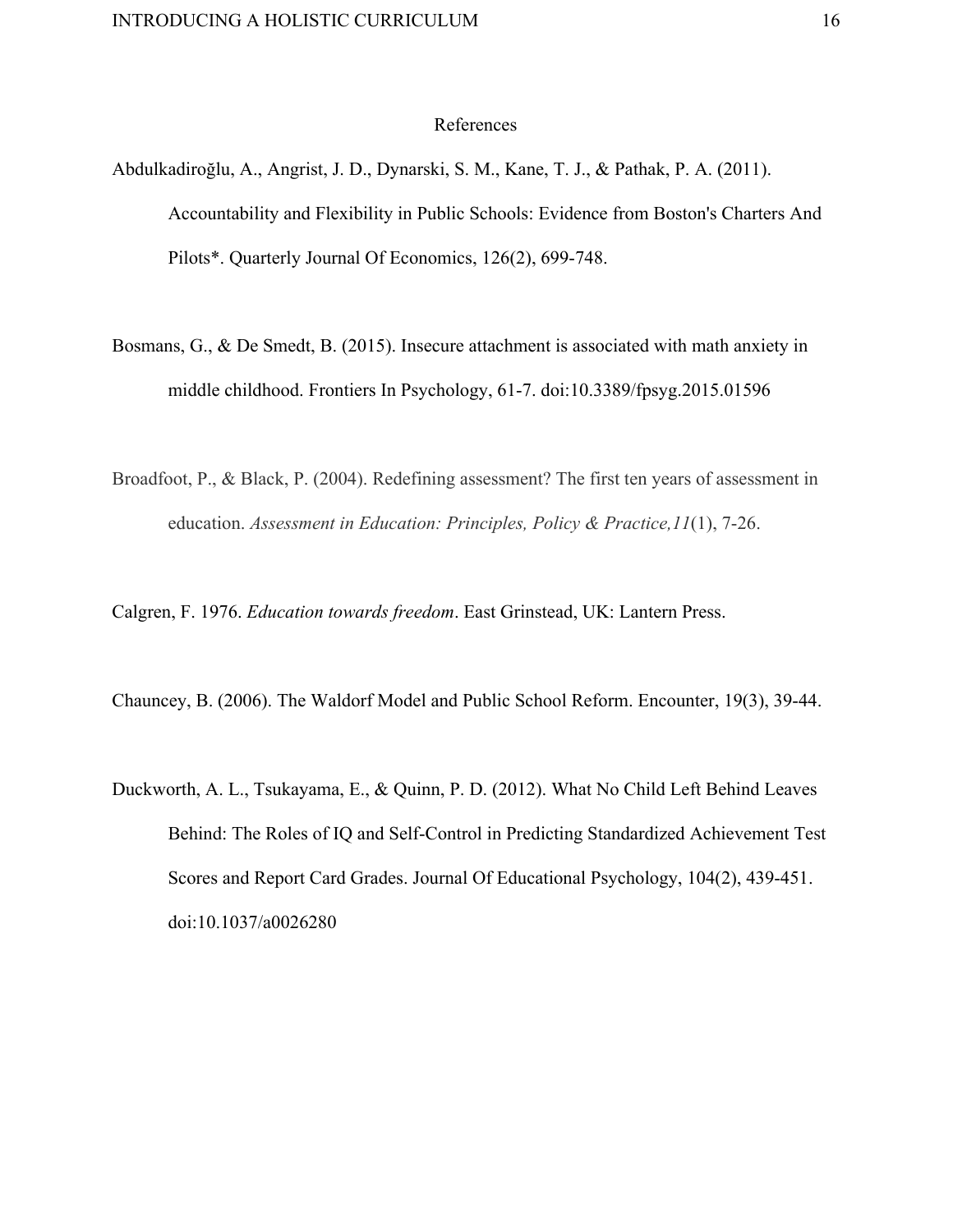- Emdin, Christopher (2014, April). Teach Teachers How to Create Magic. Ted Talks. Podcast retrieved from https :/[/www.ted.com/](http://www.ted.com/)talks/christopher\_emdin\_teach\_teachers\_how\_to \_create\_magic
- Fischer, H. F., Binting, S., Bockelbrink, A., Heusser, P., Hueck, C., Keil, T., & ... Witt, C. (2013). The Effect of Attending Steiner Schools during Childhood on Health in Adulthood: A Multicentre Cross-Sectional Study. Plos ONE, 8(9), 1-14. doi:10.1371/journal.pone.0073135
- House, J. D. (2007). Mathematics Beliefs And Instructional Strategies in Achievement of Elementary-School Students in Japan: Results From the TIMSS 2003 Assessment. Psychological Reports, 100(2), 476-482. doi:10.2466/PR0.100.2.476-482
- House, R. (2013). Understanding the Steiner Waldorf approach: early years education in practice. Early Years: Journal Of International Research  $\&$  Development, 33(4), 429-430. doi:10.1080/09575146.2013.852721
- Kim, M. K., Kim, S. M., Khera, O., & Getman, J. (2014). The experience of three flipped classrooms in an urban university: an exploration of design principles. Internet  $\&$  Higher Education, 223750. doi:10.1016/j.iheduc.2014.04.003
- Laplante, Logan (2014, January 7). This is What Happens When a Kid Leaves Traditional Education. *Collective Evolution.* Podcast retrieved fro[m](http://www.collective-evolution.com/2014/01/07/this-is-what-happens-when-a-kid-leaves-traditional-education/)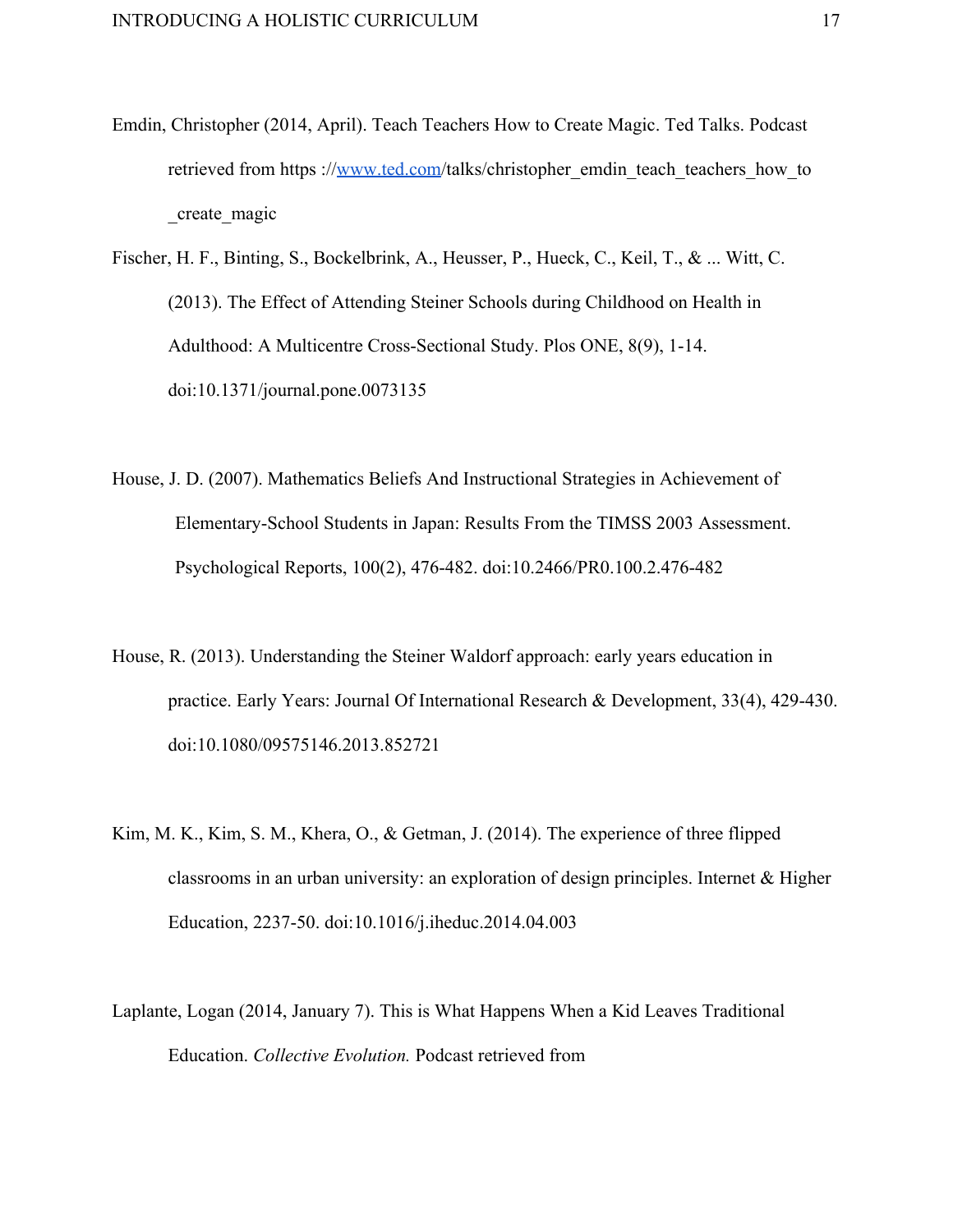http://www.collective-evolution.com/2014/01/07/this-is-what-happens-when-a-kid-leaves -traditional-education/

- Levine, M., & Levine, A. (2013). Holding Accountability Accountable: A Cost-Benefit Analysis of Achievement Test Scores. American Journal Of Orthopsychiatry (Wiley-Blackwell), 83(1), 1726. doi:10.1111/ajop.12014
- McDermott, R., & Henry, M. E. (1996). Waldorf education in an inner-city public school. Urban Review, 28(2), 119.
- Robinson, Ken (2006, June). Does Education Kill Creativity? *Ted Talks.* Podcast retrieved from [https://www.ted.com/talks/ken\\_robinson\\_says\\_schools\\_kill\\_creativity](https://www.ted.com/talks/ken_robinson_says_schools_kill_creativity)
- Robinson, Ken (2013, May). How to Escape Education's Death Valley. *Ted Talks.* Podcast retrieved from [https://www.ted.com/talks/ken\\_robinson\\_how\\_to](https://www.ted.com/talks/ken_robinson_how_to_escape_education_s_death_valley) \_escape\_education\_ s death valley
- Rottenberg, C., & Smith, M.L. (1990, April). *Unintended effects of external testing in elementary schools.* Paper presented at the annual meeting of the American Educational Research Association, Boston.